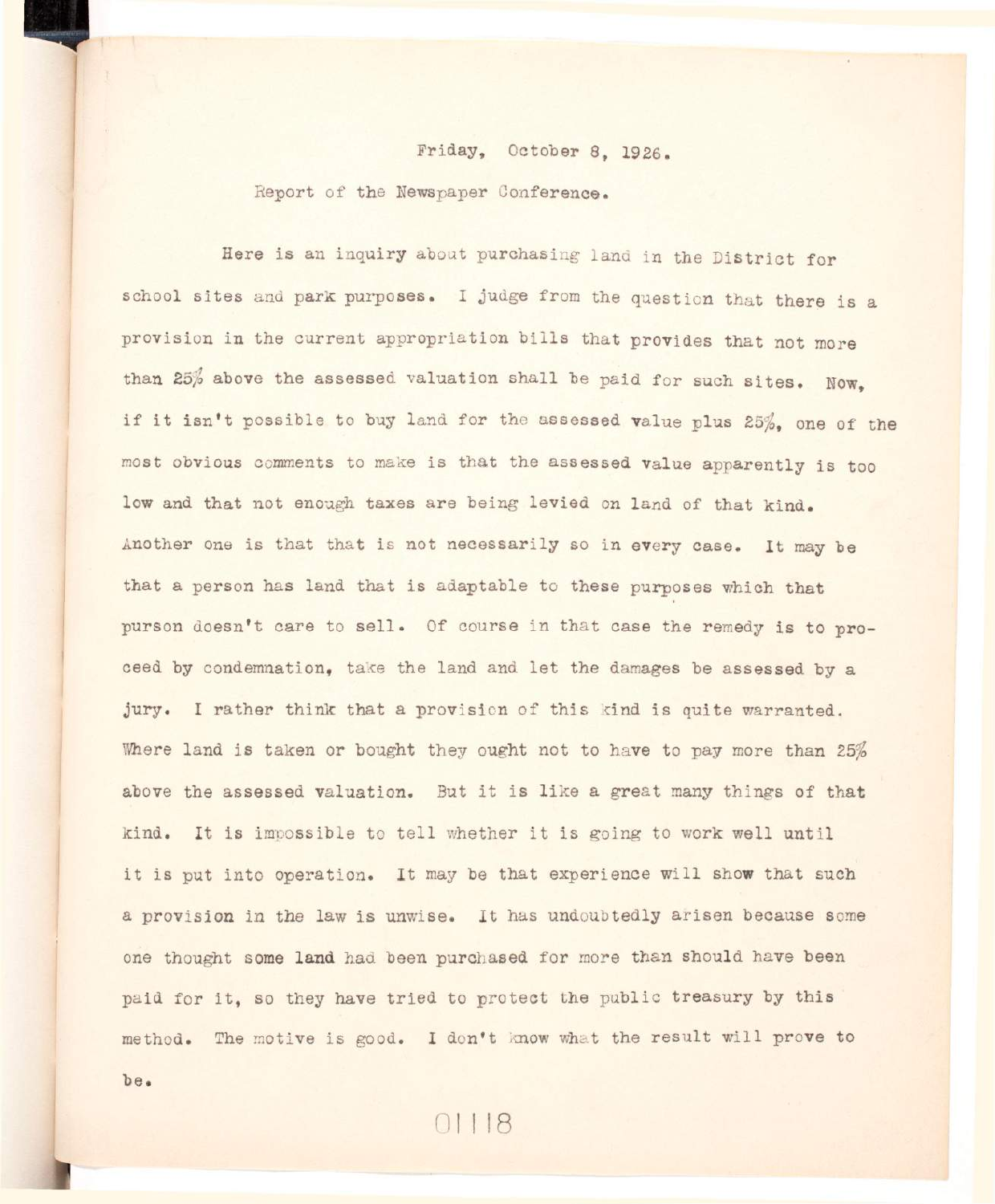I haven't given any special study to the enlargement of the Board of District Commissioners or to the proposal that a form of administration be established for the city that would be under one man, in the nature of **the ordinary administration of the Mayor of a city . Wherever we have had**  Mayors, in all the places with which I have had acquaintance, they have been accompanied by a Board of Commissioners, sometimes drawn up on the legislative plan of a Common Council and a Board of Aldermen. Sometimes the administration is left to a Mayor and a single chamber. I should doubt if it would be wise to leave the Government of Washington entirely in the hands of one man, even under such restrictions and limitations as would be imposed by Act of Congress, and I am not yet convinced that it is necessary to have more Commissioners than we have now. So far as I have been able to observe, the work can be divided among three Commissioners in such a way that it can very fairly be attended to, and they have the advantage of exchange of counsel and **ideas that comes from having a Board rather than one person. I should think**  three was sufficient. If on further study I found they couldn't do the work, which I very much doubt, then we would need to have some other method of ad**ministration here.** 

I have talked with Secretary Jardine about the cotton situation and he says that cotton is one of the products that lends itself most easily to storage and that there are plenty of storage warehouses in the country. I have talked with the Secretary of the Treasury, who is assured by the

 $2.$ 

01119